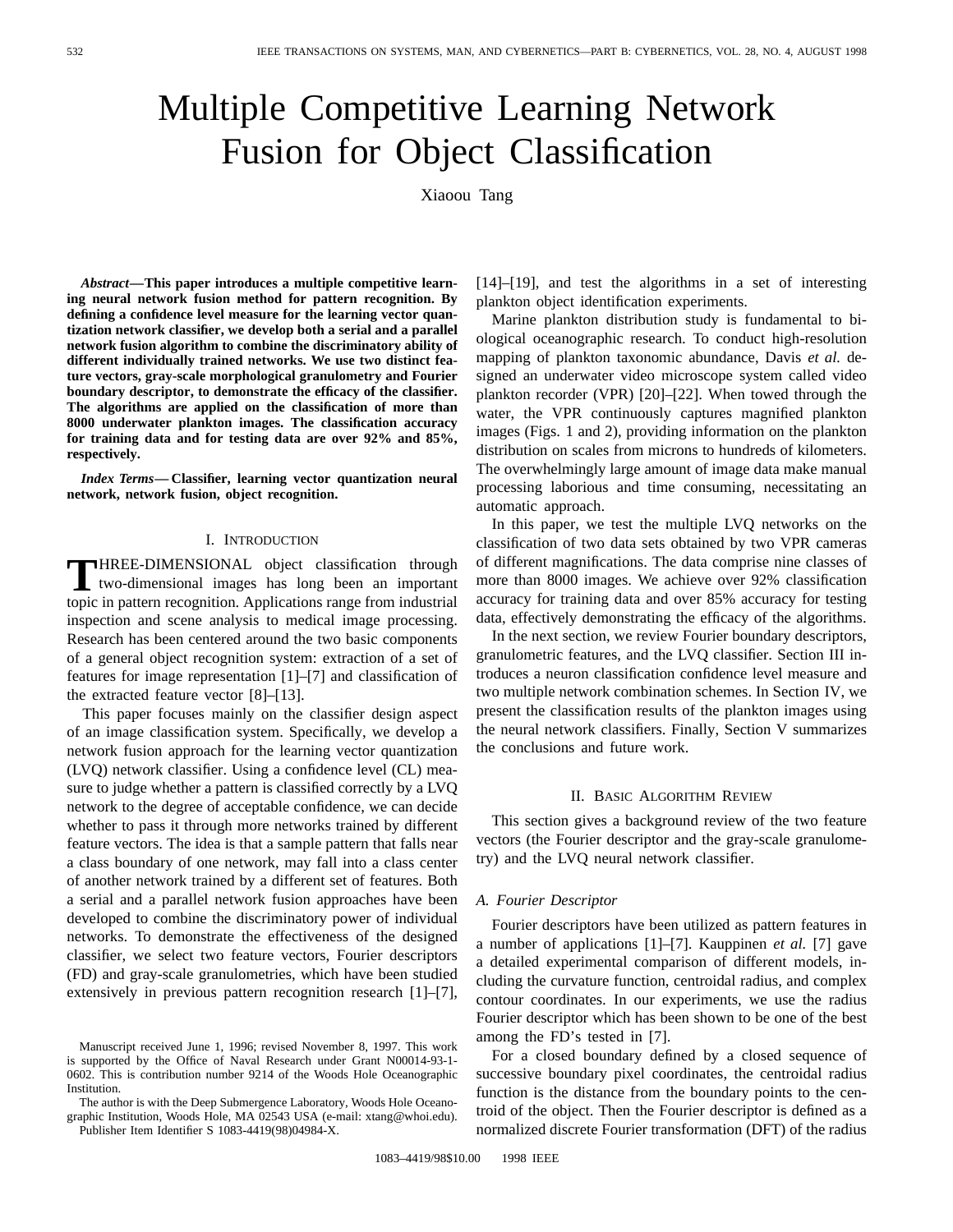



Fig. 1. Sample plankton images from camera #1 (a) Calanus and (b) Diat-centr.

boundary function. Since the FD features are computed around the centroid of the object, they are translation invariant. The rotation and scale invariance of the feature vector can be derived from the shift invariant and linear properties of the DFT magnitudes. Only half of the spectrum is used because of the symmetry property of the Fourier transform of real functions.

The sampling number we use for the radius boundary function is 256 points. This number is much higher than many previous studies, because plankton objects have noisier, more irregular boundaries requiring a higher sampling rate to capture high-frequency information.

# *B. Gray-Scale Granulometries*

Granulometries were introduced first by Matheron as tools to extract size distributions from binary images [14]. By performing a series of morphological openings of increasing kernel size, we can obtain the granulometry function which maps each kernel size to the number of image pixels removed during the opening operation with the corresponding kernel [16]. In mathematical morphological terms, the granulometric pattern function is defined as follows:

$$
A(k) = \text{sum}\{I \circ S_k\} \tag{1}
$$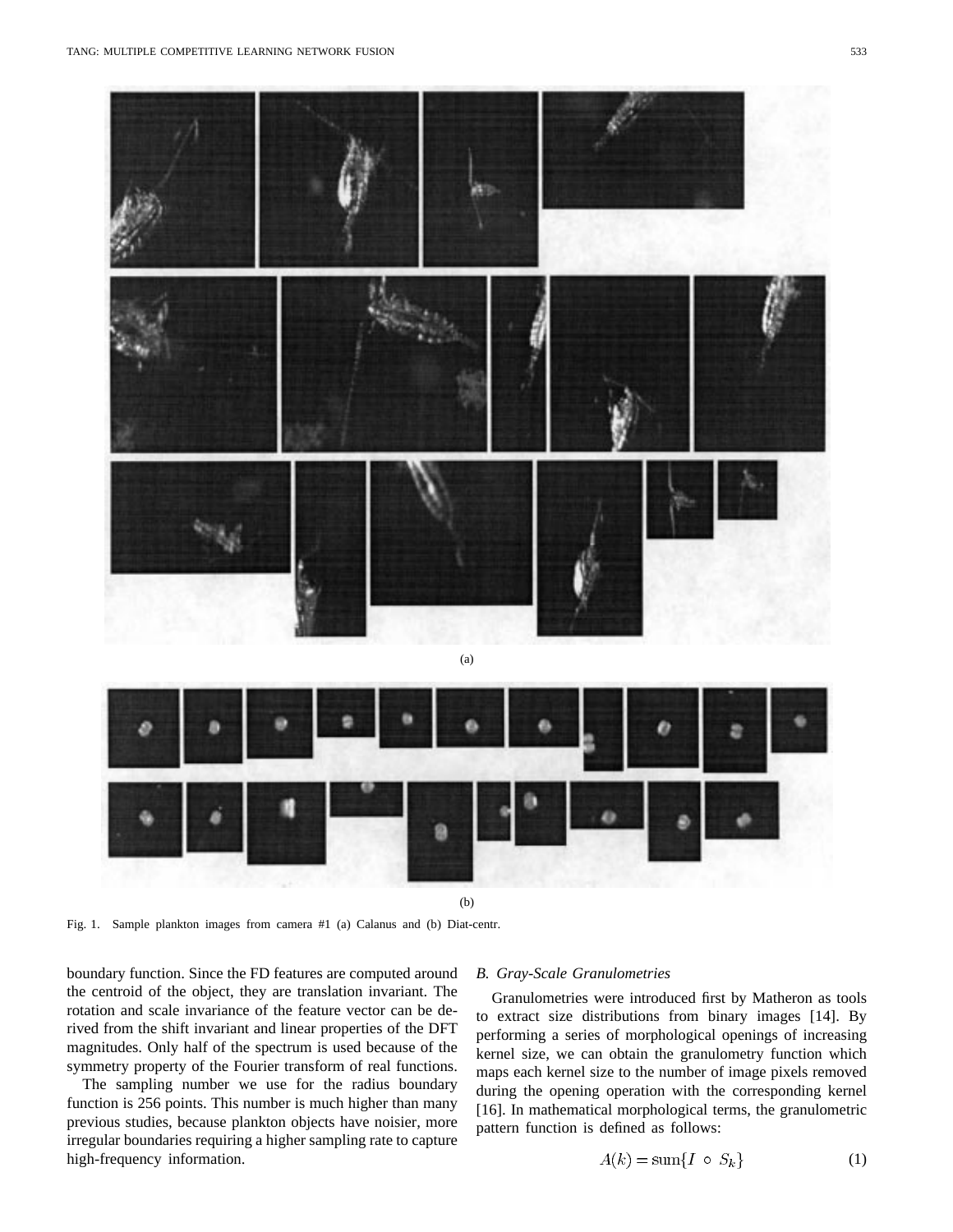



Fig. 1. (*Continued*.) Sample plankton images from camera #1 (c) Diat-chaft and (d) Diatom-rod.

where " $o$ " is the binary morphological opening,  $I$  represents the original image, and  $S_k$ ,  $k = 1, 2, \dots$ , is a sequence of opening kernels of increasing size.  $A(k)$  is the sum of the number of image pixels in  $I \circ S_k$ , which is often called the size distribution. A normalized size distribution is

$$
N(k) = 1 - \frac{A(k)}{\text{sum}(I)}.\tag{2}
$$

The granulometric pattern function is then defined as

$$
G(k) = N(k+1) - N(k)
$$
\n(3)

which can be viewed as the discrete density function of image structure sizes. The concept of granulometries can easily be extended to gray-scale images by replacing the binary opening with a gray-scale morphological opening [18]. We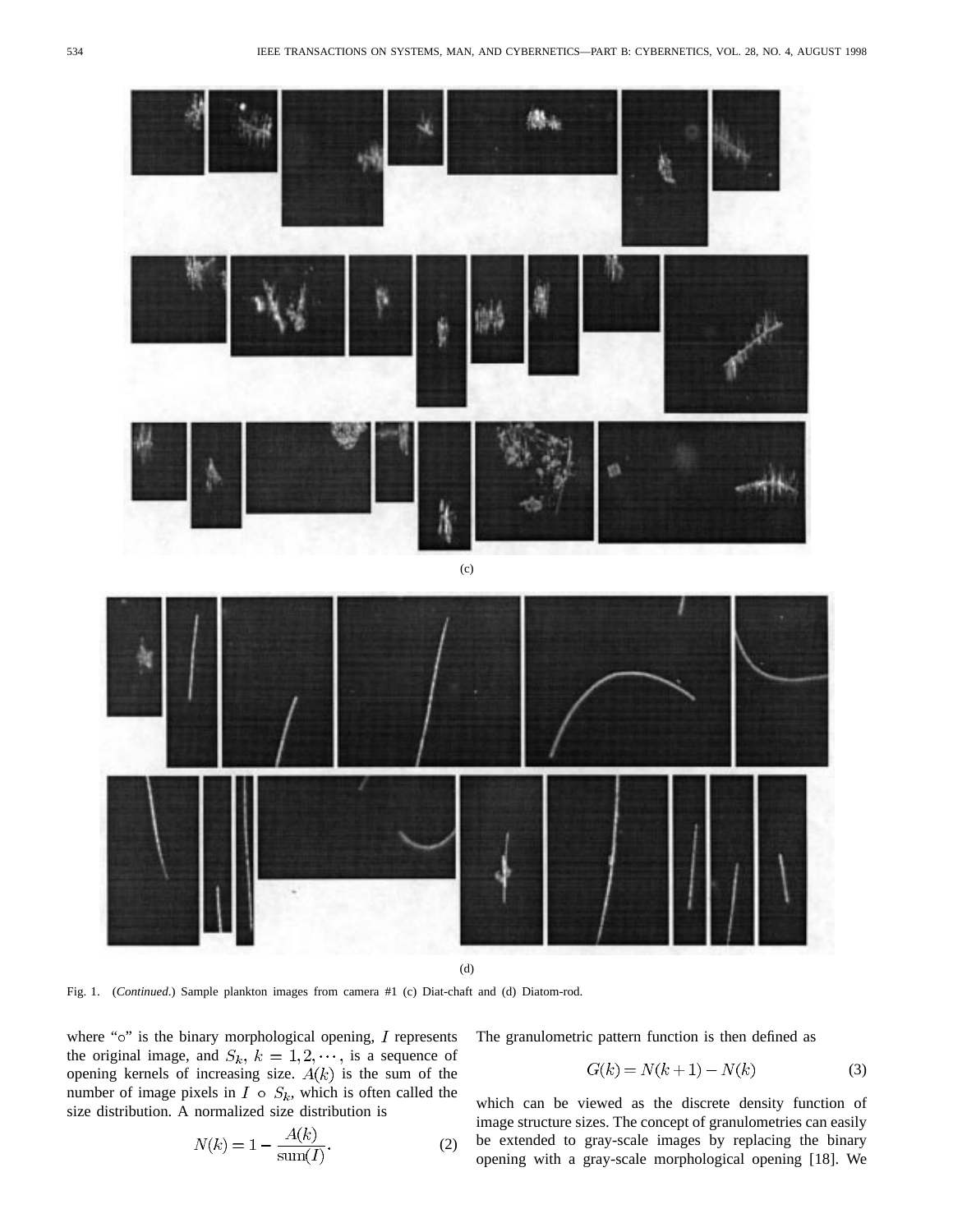

(e)

Fig. 1. (*Continued*.) Sample plankton images from camera #1 (Diat-chsoc).

can understand the gray-scale granulometries from a onedimensional signal shown in Fig. 3. Intuitively, a gray-scale opening can be viewed as sliding the structuring kernel beneath the signal and at each position recording the top points on the structure element. After the first opening in Fig. 3(a), the resulting curve is removed of structures smaller than the size of the first opening kernel (all the dark dots in the original

signal), as shown in Fig. 3(b). The same process reiterates with increasing opening kernel sizes. Fig. 3(c) shows the granulometric curve representing the volume removed at each opening kernel size.

In addition, different types of gray-scale granulometric curves can be computed, depending on the underlying family of openings or closings used. For example, curves based on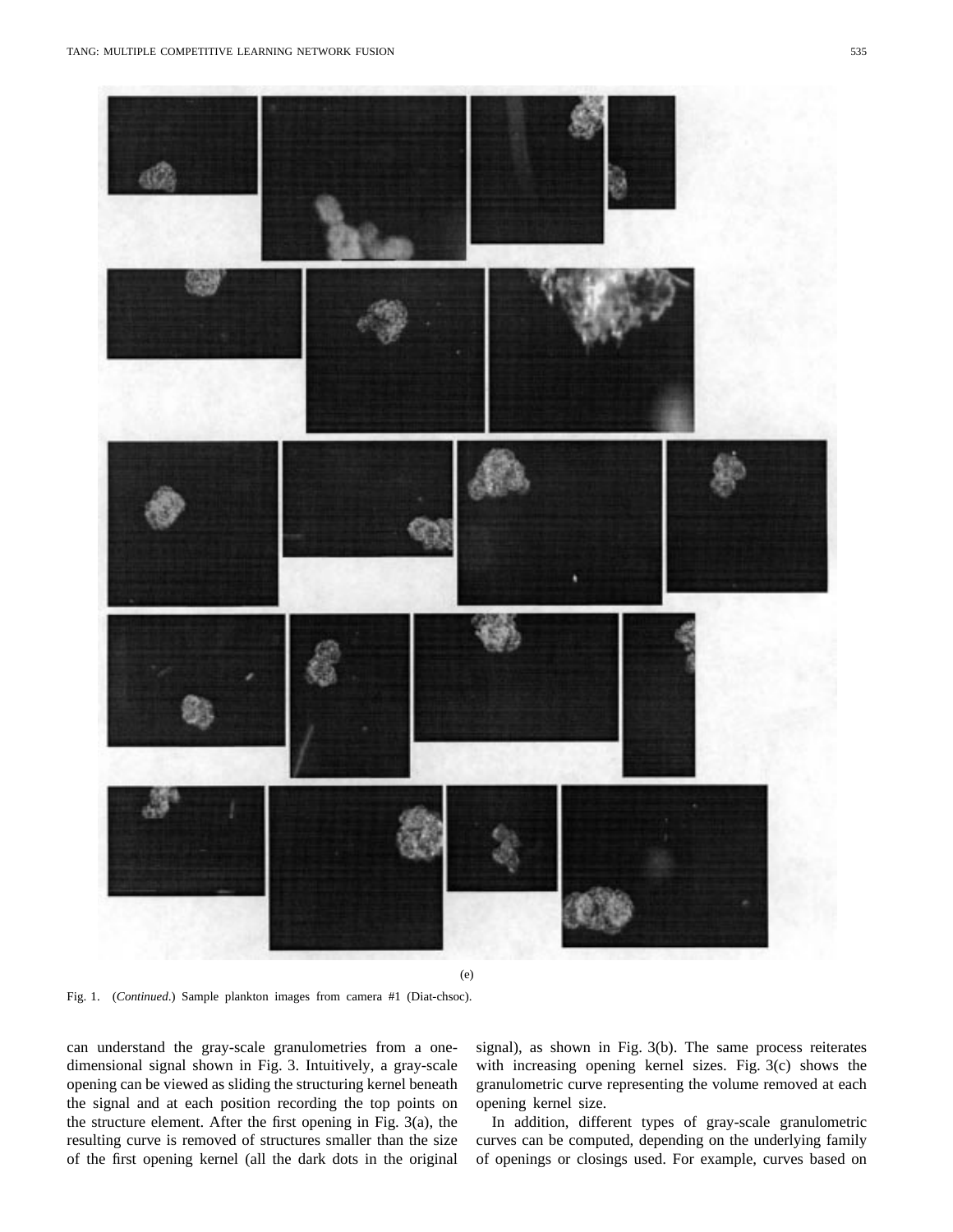

(b)

Fig. 2. Sample plankton images from camera #2 (a) Hydroids and (b) Phaeoblimp.

openings with line structures capture information on bright linear image features, whereas curves based on closings with disk-shaped elements capture information on dark, blobby image parts. To capture information on both linear and blobby image features, whether dark or bright, we use all the four types of gray-scale granulometries [19]. A fast gray-scale granulometry algorithm developed by Vincent [17], [18] is used to compute the granulometric curves in this work.

Very large feature vectors usually contain redundant information and require more computational power to classify. The Karhunen–Loeve transform (KLT) is adopted to reduce feature vector length for our system. Its decorrelation ability

serves to decorrelate neighborhood features, and its energy packing property helps to compact useful information into a few dominant features [19].

# *C. Learning Vector Quantization Classifier*

The learning vector quantization classifier [8]–[10] is selected for feature classification because of its ability to map complex and diverse feature distribution without making statistical assumptions.

The objective of a vector quantization process is to find a compact representation of a set of feature vectors  $x \in \mathbb{R}^n$  by M codebook vectors, also called prototypes,  $\omega_i \in R^n$ , whose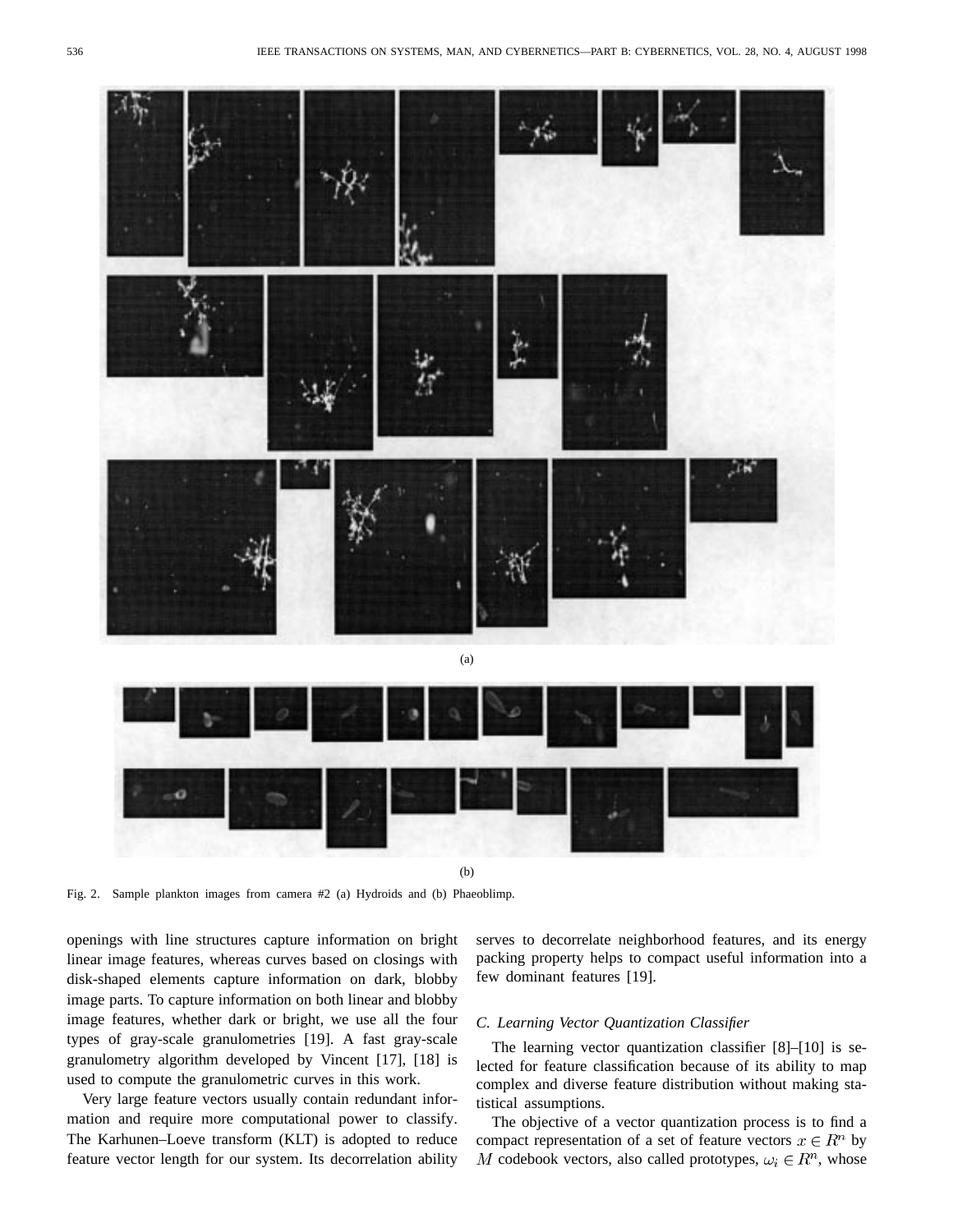

(c)



(d)

Fig. 2. (*Continued.*) Sample plankton images from camera #2 (c) Pseudowegg and (d) Pteropod.

local point density approximates the probability density function  $p(x)$ . Kohonen developed a supervised neural network learning algorithm, called the learning vector quantization, to allocate these prototypes [8]–[10].

A LVQ network consists of two layers, a hidden competitive layer and a linear output layer, as shown in Fig. 4. The prototype vectors are the connection weights between the input neurons and the hidden neurons. When a training vector  $x$ is fed into the network, Euclidean distances are computed between x and each neuron weight vector  $\omega_i$ . The neuron whose weight vector has the smallest distance to the input vector is the winner neuron. The second layer transforms the hidden competitive layer's neuron class into the final output class. The competitive layer neurons are connected to the output classes according to *a priori* probabilities of the classes. If any hidden neuron in a particular class wins, the

corresponding neuron class in the linear output layer becomes the class label of the input vector.

The training process is governed by a set of learning rules. Let the input training vector  $x$  belong to class  $C_t$ , and its closest codevector  $\omega_r$  be labeled as class  $C_s$ . Then  $\omega_i$  is updated by the learning rules [9]

$$
\Delta \omega_r = \alpha (x - \omega_r) \quad \text{if } C_s = C_t
$$
  
\n
$$
\Delta \omega_r = -\alpha (x - \omega_r) \quad \text{if } C_s \neq C_t
$$
  
\n
$$
\Delta \omega_i = 0 \quad \text{for } i \neq r
$$
 (4)

where  $\alpha$  is the learning rate. Only the closest of the vectors  $\omega_i$  is updated, with the updating direction determined by the correctness of the classification. Effectively, these code-vectors are pulled toward regions where training samples of the same class locate.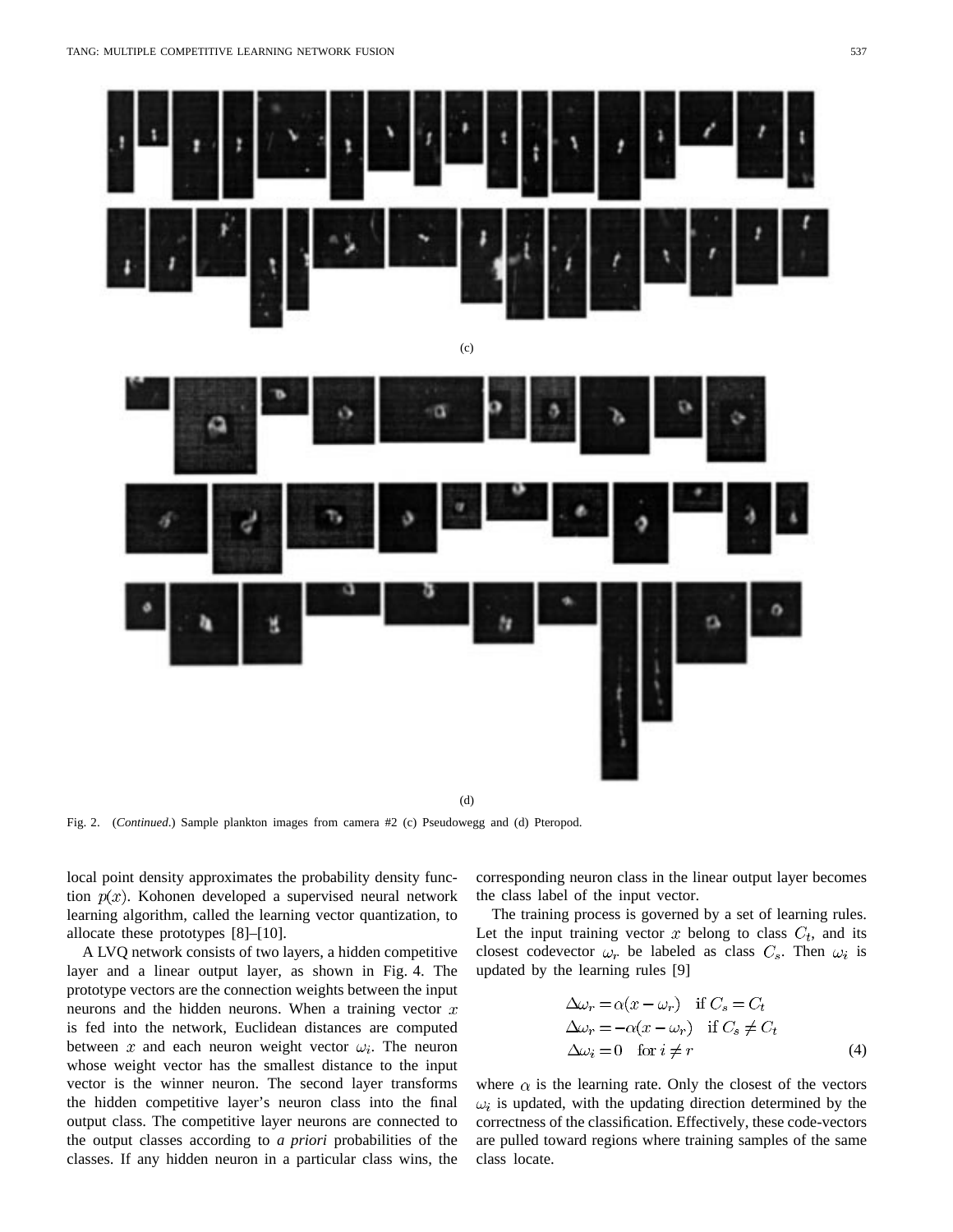

Fig. 3. Illustration of gray-scale granulometry.



Fig. 4. Learning vector quantization neural network.

# III. MULTIPLE LVQ NETWORK FUSION

This section describes the network fusion approaches. First we introduce the concept of the neuron confidence level measure. Then, using this confidence level measure, we develop two network fusion approaches: the serial fusion approach and the parallel fusion approach.

# *A. Neuron Confidence Level*

As the neurons are trained to map the topology of the training feature vector distribution, some neurons are driven toward the center of each class while others are placed at the boundary of the class. When a test sample is nearest to a

neuron in a class center, it is more likely to belong to that class; when the associated neuron locates around the classification boundary, misclassification will likely occur. We apparently have different levels of confidence on a correct classification using these two types of neurons. To determine this level of confidence for all the neurons, we define the following measure for each neuron:

$$
P_{ij} = \frac{N_{ij}}{N} \tag{5}
$$

$$
CL = \dot{P}_{ii} \tag{6}
$$

where  $N_{ij}$  is the number of class j training samples among the first N nearest neighbors of a class i neuron,  $P_{ij}$  is the normalized percentage, and  $CL$  is the defined confidence level of the neuron, with a value ranging from 0 to 1. The CL measures how many of the neuron's neighborhood training samples are in the same class as the neuron itself. A neuron in the class center surrounded mostly by the same class training samples will have a high CL value, while a neuron close to mixed classes of training features at the class boundary will have a lower confidence level. When a testing sample is submitted to the network, the classification output has not only the class label that associated with its nearest neuron, but also the CL of that neuron.

One attractive feature of this confidence level definition is that we only need to compute it for the relatively small number of neurons, instead of an infinite number of training and testing samples. Moreover, the computation is carried out during the training stage, therefore no additional computation is introduced for the classification stage where computation complexity affects the real time performance the most.

There are two direct applications using such a CL measure. First, this measure provides a way of trading off between the degree of human operator intervention and the classification accuracy. For an example, when the acceptable confidence level is set high, we have greater confidence on the processed data, but end up with more rejected samples for later reclassification by hand. Another more important benefit of the confidence level measure is that it makes possible the network fusion approaches described next.

## *B. Serial Network Fusion*

With the CL measure, we can judge whether a pattern is classified correctly by a network to the degree of acceptable confidence, then decide whether to pass it through another network trained by a different set of features. Fig. 5 shows such a serial network fusion scheme:

- 1) Classify the input sample using the first network. Compare the confidence level of the classification with a preset threshold  $T$ . If the CL value is above the threshold, the sample is considered correctly classified, and we proceed to classify the next sample. Otherwise, submit the sample to the next classifier.
- 2) Repeat step 1 for the second network classifier, and continue through all the networks if necessary.
- 3) If the pattern falls through all the classifiers, lower all the confidence thresholds and go back to step 1. Note that for the second pass, the classification labels and CL's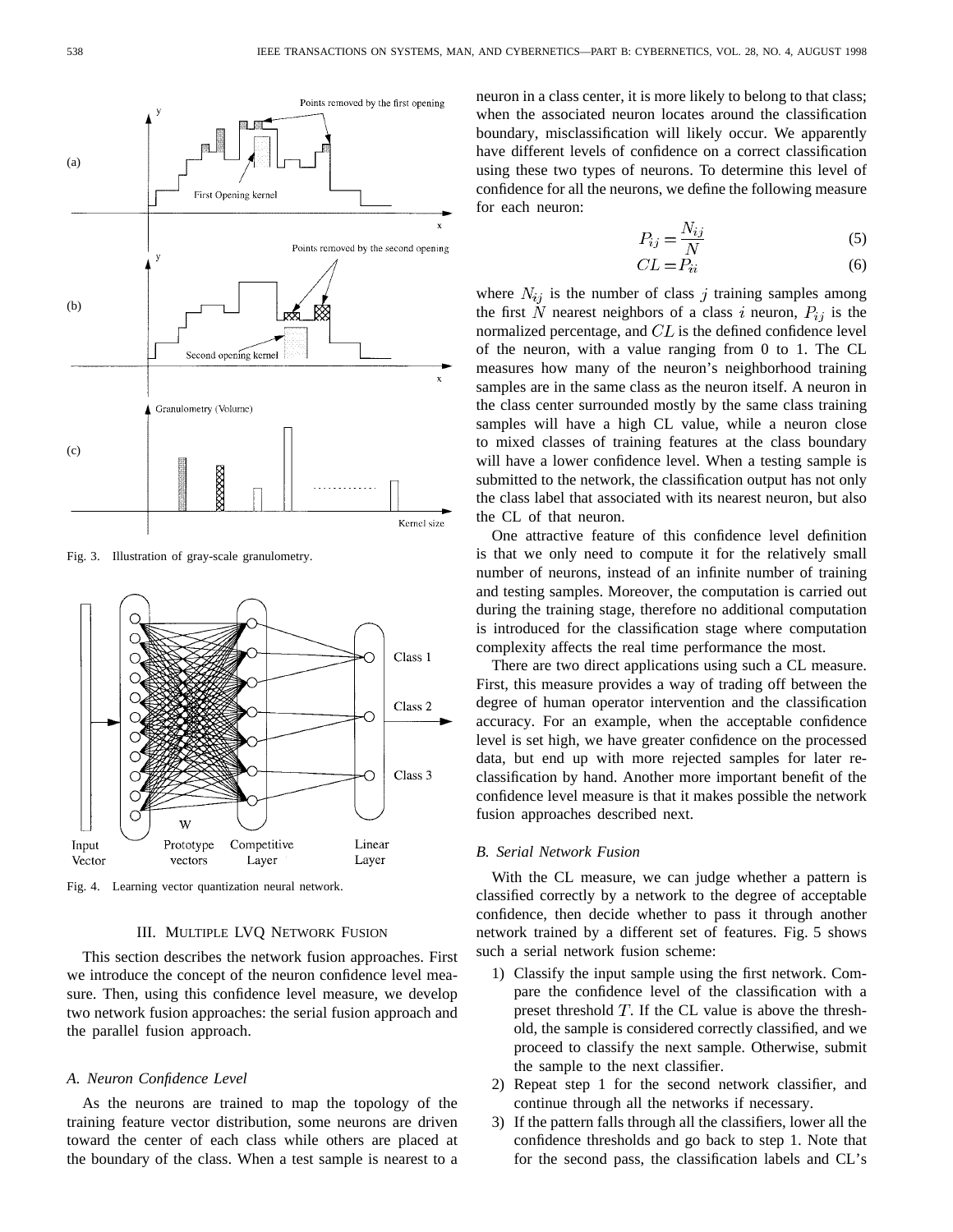



Fig. 6. Parallel network fusion method.

Fig. 5. Serial network fusion method.

are already computed, thus, when passing the sample through the networks, we only need to compare the confidence level with the new thresholds.

4) To end the loop, we may need to either reject the sample as unclassifiable (i.e., it requires human interpretation), or set the threshold  $T$  of a network in Fig. 5 to zero, to accept the classified label regardless of confidence level.

One advantage of this approach over the parallel fusion network described next is that most samples will only need to pass through the first few networks instead of needing to be processed by all the networks.

# *C. Parallel Network Fusion*

A more straightforward parallel network fusion method is shown in Fig. 6, where we classify a sample through several networks in parallel. By comparing the confidence levels of the output neurons, we choose the class label with the highest confidence level

$$
C = C_p \quad \text{when} \quad L_p = max\{L_k, k = 1 \text{ to } n\} \tag{7}
$$

where C is final class label,  $C_p$  is the class label of the pth network which has the highest confidence level  $L_p$  among all the  $n$  networks. When a network consistently produces better results than the others, we can modify its output CL by multiplying a bias weight larger than 1 to favor its chance of winning the confidence level competition. In fact, if we bias the confidence level of all the networks to manipulate the output, then rule (7) becomes

$$
C = C_p \quad \text{when} \quad B_p L_p = \max\{B_k L_k, k = 1 \text{ to } n\} \tag{8}
$$

where  $B_k$  represents the bias weight for the kth network. We do not have an analytical way to choose the bias weights yet. Instead, they are derived empirically from the experiments.

#### IV. EXPERIMENTS

We conducted a series of experiments to study the network fusion methods. The two image data sets used in the experiments are described in Part A of this section. Using the network parameters obtained through experiments described in Part B, we study the confidence level measure in Part C. Finally, the performances of the two network fusion methods are compared with that of the individual networks in Part D.

# *A. Image Data*

The two image data sets used for the classification experiments were obtained using two cameras of different magnification settings. The first set of data is composed of five classes of 7135 images captured by camera #1 (10- $\mu$ m resolution, see examples in Fig. 1). These include 491 Calanus, 2145 Diatcentr, 913 Diat-chaet, 1609 Diatom-rod, and 1977 Diat-chsoc images. The second data set contains four classes of 1124 images taken by a lower resolution camera #2 (55- $\mu$ m resolution, see examples in Fig. 2). These include 375 Hydroids, 214 Phaeoblimp, 143 Pseudowegg, and 392 Pteropod. Half of the images are used as training data and half as testing data.

The images were hand sorted by human operators. Because of the large number of images, misidentifications do happen [see the first image in Fig. 1(d) and the last three to four images in Fig. 2(d)]. We have not attempted a second pass to correct the misidentifications, which are estimated to be within 1–2% of all the images. The images were also obtained from several different cruises under fairly different physical environments. This further adds difficulty to the classification because of the increased pattern diversification within each class.

# *B. Experimental Testing of System Parameters*

Before studying the network fusion methods, we need to specify the LVQ network configurations for each individual classifier. Since there is no analytical formula to determine the LVQ network structure, such as the number of neurons in the input layer and in the hidden layer, we conduct a series of experiments using different network parameter settings to find an empirical solution. The purpose of these experiments is not to find the optimal parameters, but only to identify a reasonable set of parameters that do not severely bias the outcome of the comparison between the individual network performance and the combined network performance. Four individual networks were studied for the experiments: camera #1 data set granulometric feature trained network, camera #1 data set FD feature trained network, camera #2 data set granulometric feature trained network, and camera #2 data set FD feature trained network.

It is impractical to test all possible combinations of different parameters. We first fix the number of neurons in the input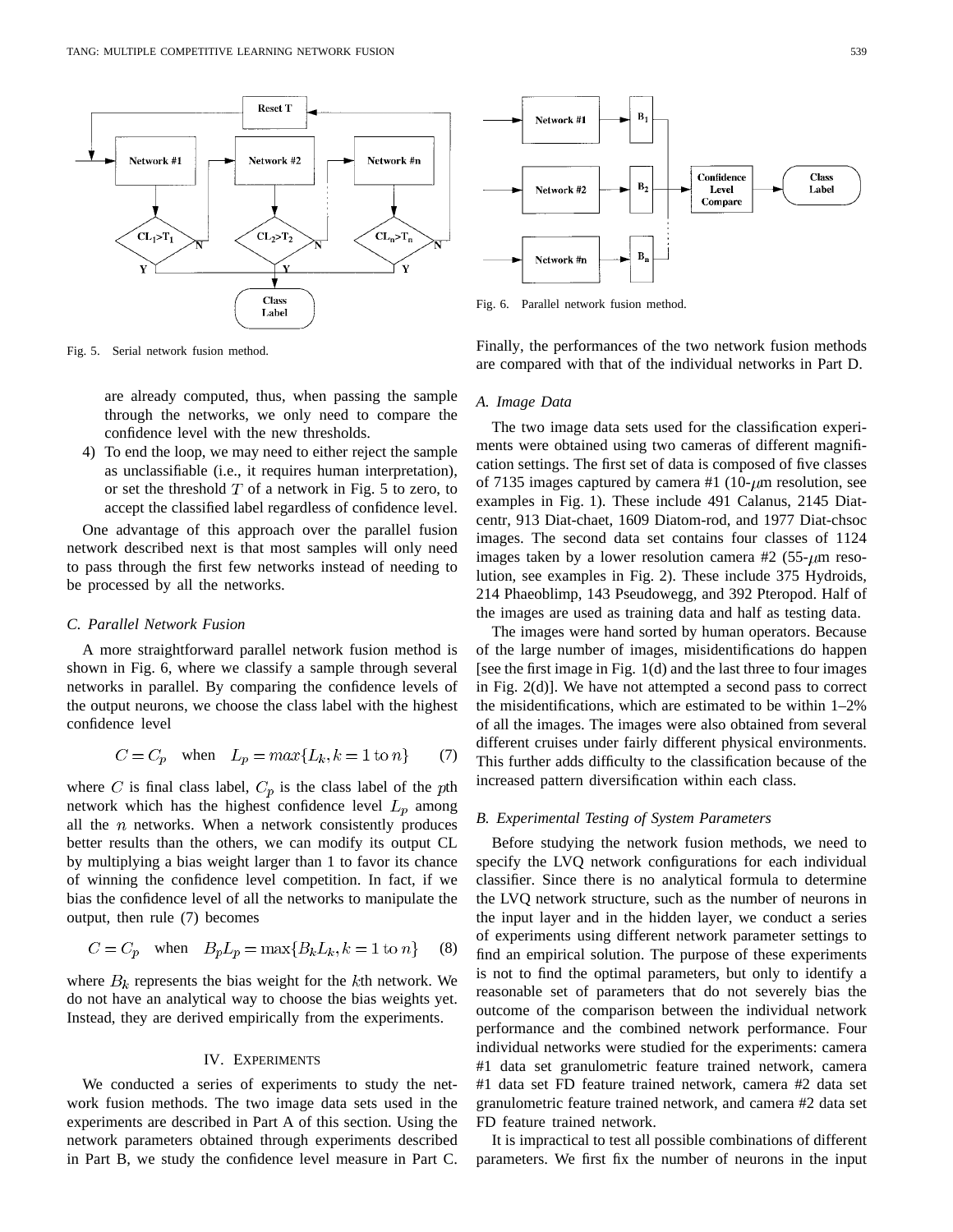



Fig. 7. Plots of classification rates (%) versus competitive layer neuron numbers for the four networks. (a) Granulometry, camera #1; (b) FD, camera #1; (c) granulometry, camera #2; and (d) FD, camera #2.

layer, i.e., the feature vector length, to study the effect of varying the hidden layer neuron number. Using KLT, we pick the first 25 principal component features to form the input feature vector. Fig. 7 shows the changing classification rates of the four networks with the number of hidden layer neurons. A general trend is that as the neuron number increases, the training data classification accuracy increases continuously, while the testing data accuracy levels out after an initial increase.

It is not difficult to understand why the training data classification accuracy improves with increasing neuron number, because more neurons give finer mapping of the training vector space. In fact, if the number of neuron increases to the same number as the training samples, the network becomes the nearest neighbor classifier. With each neuron matching one training sample, a perfect classification can be achieved for the training data. But the same does not hold true for the testing data. The diversity of the data shown in Figs. 1 and 2 means that the feature distribution pattern of testing data cannot match the training data perfectly. Finer mapping of the training data does not always mean better mapping of the testing data.

For example, let's look at the scenario when a few training samples of class  $A$  are surrounded by a large number of samples from class  $B$ . Initially, when there are only a small number of neurons to map the training feature space, these few class  $A$  samples may not have enough strength to attract a class  $A$  neuron. Therefore, they may simply be assigned to class  $B$  neurons that are used to map the surrounding class  $B$  samples. However, after we increase the total neuron number, the training feature space is mapped more finely by the higher number of neurons. These few class  $A$  samples will have a better chance to attract a class  $A$  neuron to represent their small feature space, so they can be correctly classified. However, when this trained class  $A$  neuron is applied to the testing data, there maybe no class  $A$  testing samples located

Fig. 8. Plots of classification rates (%) versus feature vector lengths for the four networks. (a) Granulometry, camera #1; (b) FD, camera #1; (c) granulometry, camera #2; and (d) FD, camera #2.

around this neuron. Thus this added neuron may only cause misclassifications for the surrounding class  $B$  testing samples.

Based on the results in Fig. 7, we select 400 and 100 for the hidden layer neuron numbers for camera #1 and #2 data, respectively, to test the effect of changing feature vector length. Fig. 8 shows how the classification rates change against the feature vector length. We can see that the classification accuracies flatten out after around ten to 20 features for the four networks. This is because features selected later have less discrimination power due to the KLT energy compacting property. These later features eventually start to bring in more noise than valuable information.

#### *C. Confidence Level Study*

Based on the experiments in B, we select the following network structure: feature vector length of 25, hidden layer neuron number of 400 and 100 for camera #1 and #2 data, respectively. With these parameters we study the properties of the neuron confidence levels in this subsection.

For CL computation, the number of the nearest training sample number N in (5) is set to 40 and ten for camera #1 and #2 networks, respectively. In Fig. 9, we show the distribution of the neuron confidence levels for the four networks. A good network should have a high concentration of neurons with CL near 1. Fig. 9 shows that granulometric feature trained network has more high CL neurons than the FD feature trained network, which translates to better classification accuracy in the later experiments.

Using these networks to classify image samples, we obtain not only the class label but also a confidence level for the classified image. Plots of the classification accuracy of image samples with different confidence levels are shown in Fig. 10. Fig. 10(a) and (b) show the percentage of classified images with CL's higher than a threshold. Toward the end of each of the plots in Fig. 10(a) and (b), as the acceptable CL threshold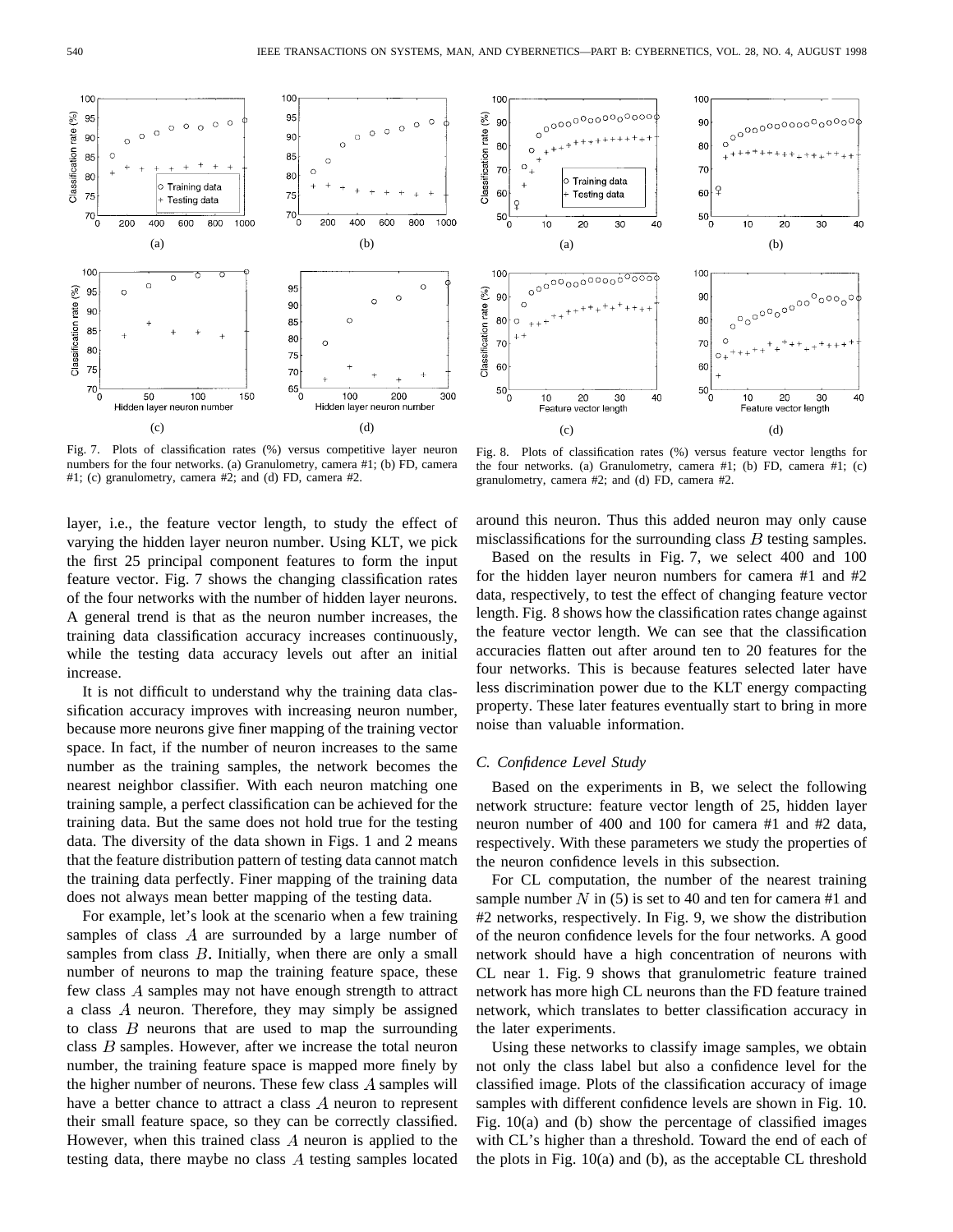

Fig. 9. Plots of the number of neurons for each confidence level for the four networks. (a) Granulometry, camera #1; (b) FD, camera #1; (c) granulometry, camera #2; and (d) FD, camera #2.

is set higher, less data are accepted as properly classified, and more data are rejected. However, the classification accuracy of these classified and accepted data increases, especially for the testing data, as shown in Fig. 10(c) and (d). For example, the last point in Fig. 10(b) for camera #1 shows that only around 20% of the processed images have a confidence level of 1, but the classification accuracy of these data reaches nearly 100%. Therefore, when the experiment requires high classification accuracy, we can set the threshold high, then hand classify the rest of the data. If a lower accuracy is good enough for the statistical plankton distribution mapping, we can set a much lower CL threshold, so that more data can be automatically classified. This CL measure gives the biologists more control over the analysis of the experimental data.

#### *D. Network Fusion Study*

Using the above CL measure, we experiment with the network fusion methods and compare them with the individual networks. As shown in Fig. 11, the classification accuracies for camera #1 data using the granulometry network are 91.1 and 82.0% for the training data and the testing data, respectively. Using the FD feature trained network, we have 89.8 and 76.1% accuracies for the training data and the testing data, respectively. Better results are also achieved using granulometric feature trained network than FD feature trained network for camera #2 data. Therefore for the serial network shown in Fig. 5, we use the granulometry network as the first net and the FD network as the second net. For simplicity, we set the CL thresholds for both networks to be equal to the same value T. We then use the granulometry net again with  $T$  set to 0 to classify any samples that fall through both nets, i.e., samples with confidence level lower than  $T$  in both nets. There could be many other different configurations for the serial network. Here we only use a simple structure to study the feasibility of the serial network fusion approach.



Fig. 10. Classification accuracy for different confidence level thresholds for the two camera data sets. A point in (a), (b), (e), and (f) marks the percentage of classified samples with confidence levels higher than the threshold. A point in (c), (d), (g) and (h) represents the classification rate (%) of samples with confidence levels higher than the threshold. (a) Granulometry, camera #1; (b) FD, camera #1; (c) granulometry, camera 1; (d) FD, camera #1; (e) granulometry, camera #2; (f) FD, camera #2; (g) granulometry, camera 2; and (h) FD, camera #2.

Fig. 11 shows how the classification rates change as we vary the CL threshold  $T$ . At the beginning of each of the plots (i.e., when  $T = 0$ ), the serial network is equivalent to the first granulometry network, which simply classifies all input samples. At the end of the plots (i.e., when  $T = 1$ ), only the last granulometry network is effective, because the samples fall through the first granulometry network and the FD network, which cannot produce classified samples with CL higher than 1. The FD network helps the granulometry network between the two end points of the plots. Nearly all the combined network classification results for testing data are better than both individual networks, with the best results reaching 85.3% and 85.5% for camera #1 and #2, respectively. For the training data, the classification rates drop slightly below the results of the granulometry networks in the middle part of the plots for both cameras, probably because the training samples are more closely tied in with their corresponding neurons, thus reject any outside corrections.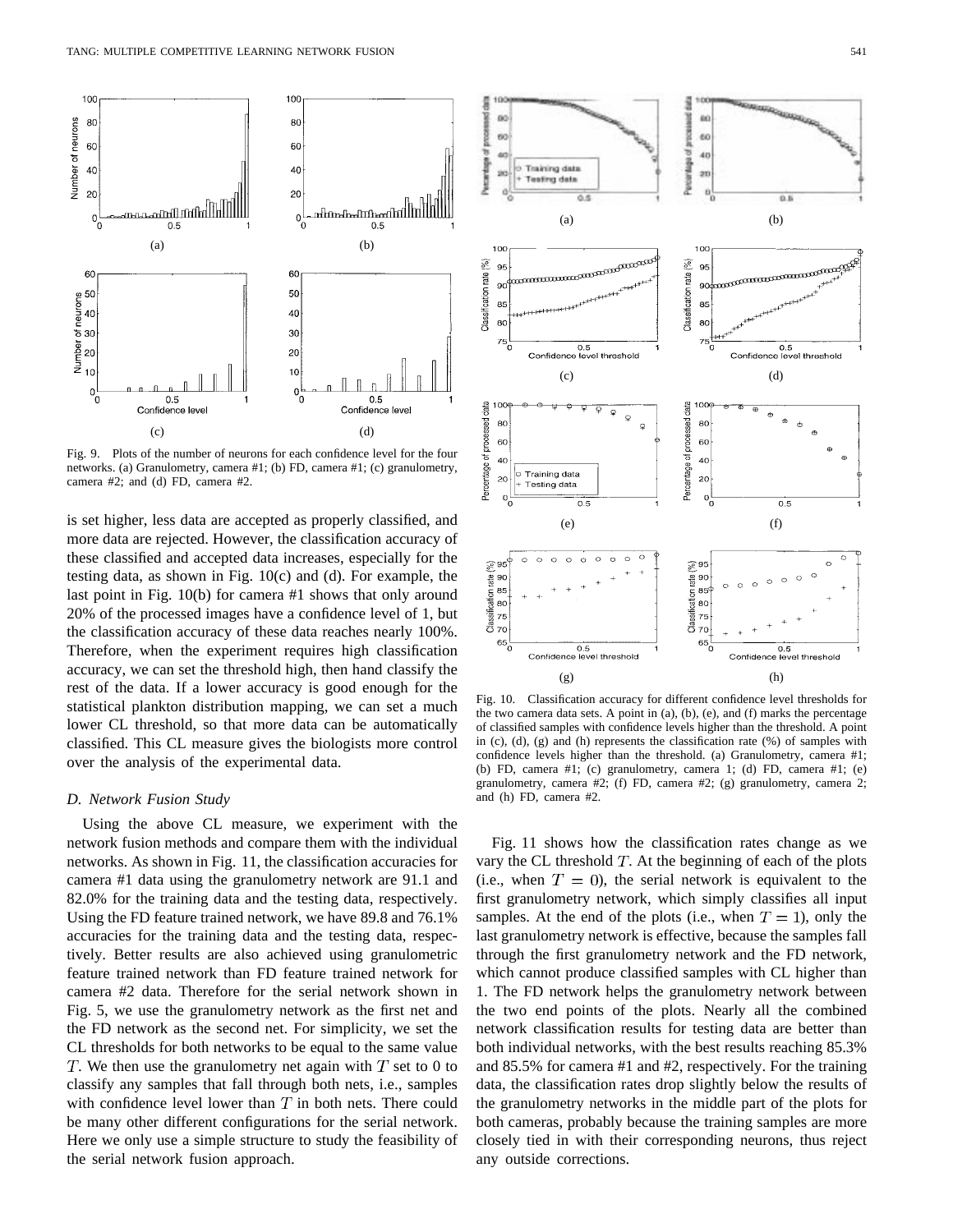

Fig. 11. Comparison of the classification results of the individual networks with the serial fusion network. The "o" markers represent the results of the serial fusion network with different confidence level threshold  $T$ . The classification rate of the granulometric feature trained network is marked by a solid line, and the classification rate of the FD feature trained network is marked by a dashed line. (a) Training data, camera #1; (b) testing data, camera #1; (c) training data, camera #2; and (d) testing data, camera #2.



Fig. 12. Comparison of the classification results of the individual networks with the parallel fusion network. The "o" markers represent the results of the parallel fusion network with different confidence level bias  $B$ . The classification rate of the granulometric feature trained network is marked by a solid line, and the classification rate of the FD feature trained network is marked by a dashed line. (a) Training data, camera #1; (b) testing data, camera #1; (c) training data, camera #2; and (d) testing data, camera #2.

For the parallel network fusion, the results are also better than the individual networks. We again use the granulometry network and the FD network to form the parallel network in Fig. 6. Since there are only two networks, we only need to multiply the confidence level of the granulometry network output by a bias  $B$ . Fig. 12 shows the effect of this bias on the final classification accuracy of the parallel fusion network. At the beginning of the plots, the results are close to the single FD network, because  $B$  is small, meaning we have intentionally ignored results from the granulometry network. At the end of the plots, since the larger bias  $B$  favors the granulometry network heavily, the result is close to a single granulometry network. Good results for the testing data are obtained in the region surrounding a bias value of 1, with the best results reaching 85.0% and 84.9% for cameras #1 and #2, respectively.

The results demonstrate that combining different networks does help the pattern classification process. This research is only a first step illustration of how the system works. As we develop more feature vectors of different discrimination characteristics, the network fusion approaches are expected to demonstrate greater discriminatory power.

#### V. CONCLUSIONS

We have developed a working multiple network system to classify plankton images. Given the difficulty of the data, we have achieved good results with two fairly large data sets. The newly proposed confidence level measure also gives marine biologists more control over the plankton classification experiments. With the VPR system, including the data acquisition unit and the pattern classification system, real-time automatic sorting of plankton images into taxonomic categories becomes possible.

To maintain a high degree of classification accuracy over a larger number of plankton species, we need to develop more distinct pattern features. A hierarchical classification system may also be necessary to classify major species and subspecies in several steps. The algorithm developed in this work is an encouraging step toward such a hierarchical network. We also intend to investigate several issues regarding the network fusion methods that are not covered by this study. For example, we will study: 1) how to analytically select the network parameters like the nearest neighbor number  $N$ , the CL threshold  $T$ , and the bias  $B$ ; 2) other ways to define the confidence level; 3) how to take advantage of the measures like  $P_{ij}$  in (5) when  $i \neq j$ ; and 4) using the confidence level as a training progress measure at the network training stage. We believe these studies will further benefit the LVQ neural network research.

#### ACKNOWLEDGMENT

The author would like to thank C. S. Davis, S. M. Gallager, W. K. Stewart, and C. J. Ashjian for the original plankton images and many valuable and interesting discussions, L. Vincent for the fast granulometry programs, and T. Snow and H. Huang for their careful reading of the manuscript.

# **REFERENCES**

- [1] C. Zahn and R. Z. Roskies, "Fourier descriptors for plane closed curves," *IEEE Trans. Comput.*, vol. C-21, pp. 269–281, Mar. 1972.
- [2] E. Persoon and K. S. Fu, "Shape discrimination using Fourier descriptors," *IEEE Trans. Syst., Man, Cybern.*, vol. SMC-7, pp. 170–179, Mar. 1977.